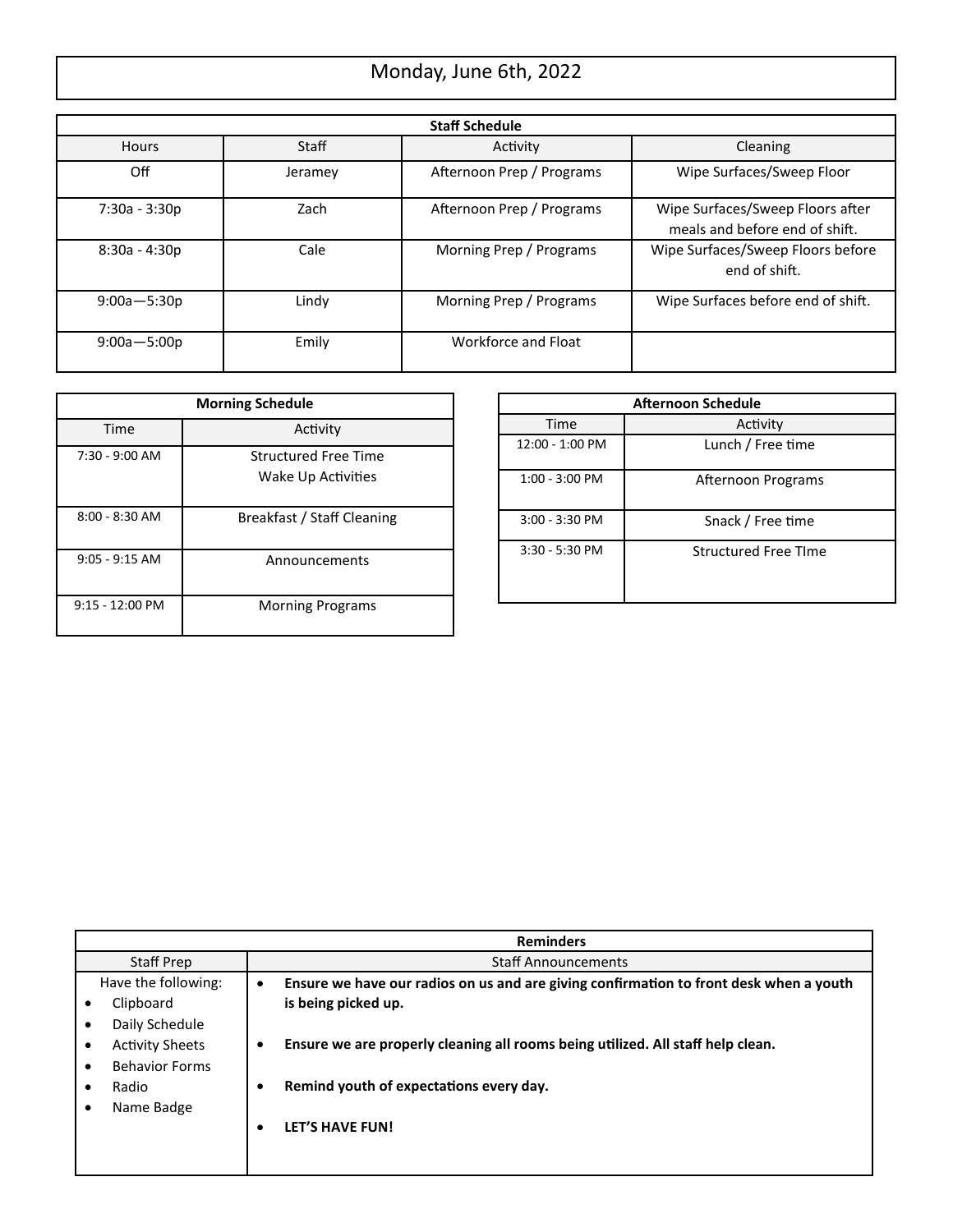# Tuesday, June 7th, 2022

| <b>Staff Schedule</b> |         |                             |                                                                    |
|-----------------------|---------|-----------------------------|--------------------------------------------------------------------|
| <b>Hours</b>          | Staff   | Activity                    | Cleaning                                                           |
| Off                   | Jeramey | Afternoon Prep / Programs   | Wipe Surfaces/Sweep Floor                                          |
| 7:30a - 3:30p         | Zach    | Afternoon Prep / Activities | Wipe Surfaces/Sweep Floors after<br>meals and before end of shift. |
| $8:30a - 4:30p$       | Cale    | Morning Prep / Activities   | Wipe Surfaces/Sweep Floors before                                  |
| $9:00a - 5:30p$       | Lindy   | Morning Prep / Programs     | Wipe Surfaces before end of shift.                                 |
| $9:00a - 5:00p$       | Emily   | Workforce and Float         |                                                                    |

| <b>Morning Schedule</b> |                                                   |  |
|-------------------------|---------------------------------------------------|--|
| Time                    | Activity                                          |  |
| $7:30 - 9:00$ AM        | <b>Structured Free Time</b><br>Wake Up Activities |  |
| $8:00 - 8:30$ AM        | Breakfast / Staff Cleaning                        |  |
| $9:05 - 9:15$ AM        | Announcements                                     |  |
| $9:15 - 12:00$ PM       | <b>Morning Programs</b>                           |  |

| <b>Afternoon Schedule</b> |                             |  |
|---------------------------|-----------------------------|--|
| Time                      | Activity                    |  |
| 12:00 - 1:00 PM           | Lunch / Free time           |  |
| $1:00 - 3:00$ PM          | Afternoon Programs          |  |
| $3:00 - 3:30$ PM          | Snack / Free time           |  |
| 3:30 - 5:30 PM            | <b>Structured Free Time</b> |  |

|                                                                                       | <b>Reminders</b>                                                                                                                                                                                                   |
|---------------------------------------------------------------------------------------|--------------------------------------------------------------------------------------------------------------------------------------------------------------------------------------------------------------------|
| Staff Prep                                                                            | <b>Staff Announcements</b>                                                                                                                                                                                         |
| Have the following:<br>Clipboard<br>٠<br>Daily Schedule                               | Ensure we have our radios on us and are giving confirmation to front desk when a youth<br>$\bullet$<br>is being picked up.<br>Ensure we are properly cleaning all rooms being utilized. All staff help clean.<br>٠ |
| <b>Activity Sheets</b><br>٠<br><b>Behavior Forms</b><br>٠<br>Radio<br>٠<br>Name Badge | Remind youth of expectations every day.<br>٠                                                                                                                                                                       |
|                                                                                       | <b>LET'S HAVE FUN!</b><br>٠                                                                                                                                                                                        |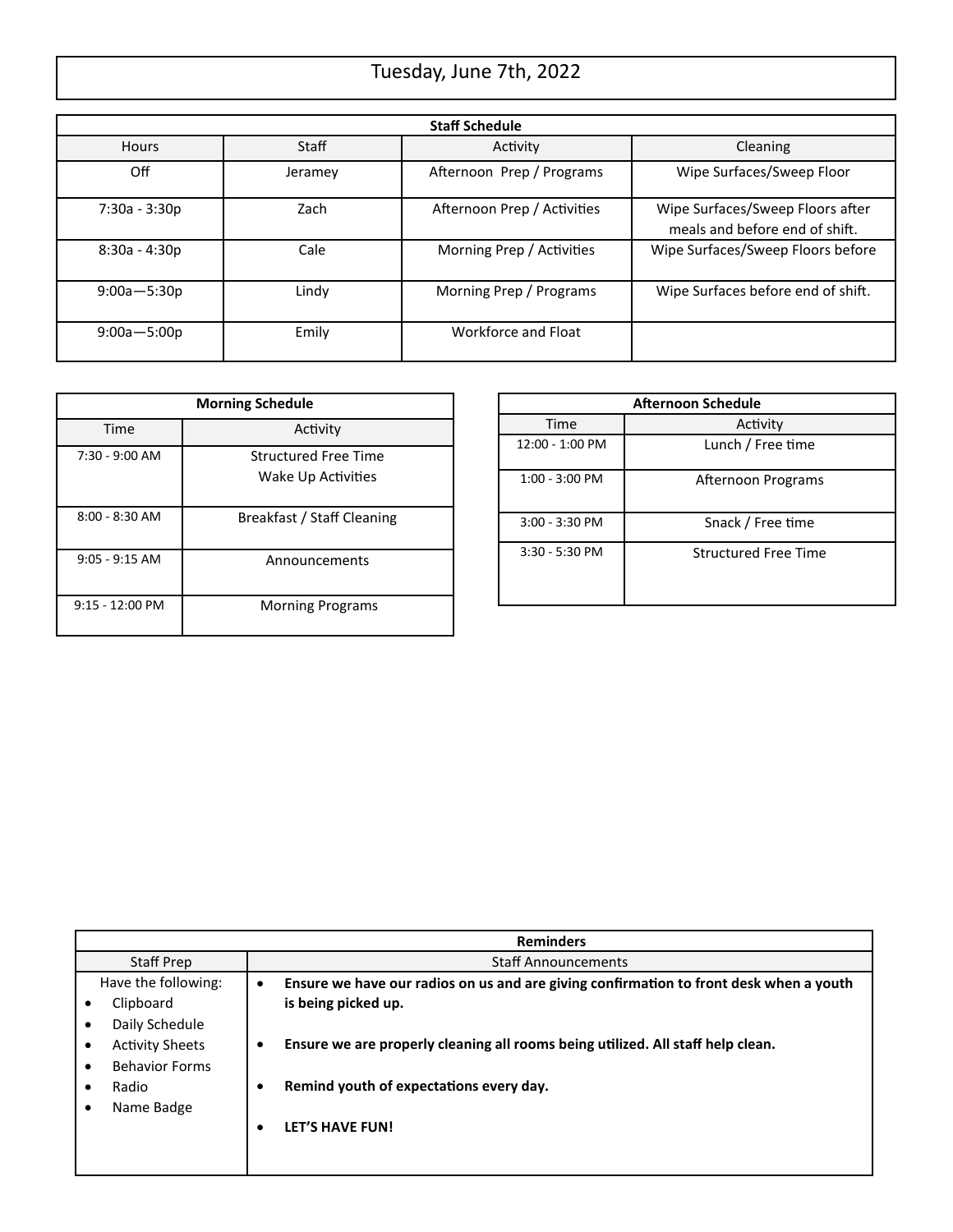# Wednesday June 8th, 2022

| <b>Staff Schedule</b> |         |                             |                                                                    |
|-----------------------|---------|-----------------------------|--------------------------------------------------------------------|
| <b>Hours</b>          | Staff   | Activity                    | Cleaning                                                           |
| $8:30a - 5:30p$       | Jeramey | Afternoon Prep / Programs   | Wipe Surfaces/Sweep Floors                                         |
| 7:30a - 3:30p         | Zach    | Afternoon Prep / Activities | Wipe Surfaces/Sweep Floors after<br>meals and before end of shift. |
| $8:30a - 4:30p$       | Cale    | Morning Prep / Activities   | Wipe Surfaces/Sweep Floors before<br>end of shift.                 |
| $8:00a - 3:00p$       | Lindy   | Morning Prep / Programs     | Wipe Surfaces before end of shift.                                 |
| $9:00a - 5:00p$       | Emily   | Workforce and Float         |                                                                    |

| <b>Morning Schedule</b>   |                                                   |  |
|---------------------------|---------------------------------------------------|--|
| Time                      | Activity                                          |  |
| $7:30 - 9:00$ AM          | <b>Structured Free Time</b><br>Wake Up Activities |  |
| $8:00 - 8:30$ AM          | Breakfast / Staff Cleaning                        |  |
| $9:05 - 9:15$ AM          | Announcements                                     |  |
| $9:15 - 12:00 \text{ PM}$ | <b>Morning Programs</b>                           |  |

| <b>Afternoon Schedule</b> |                             |  |
|---------------------------|-----------------------------|--|
| Time                      | Activity                    |  |
| 12:00 - 1:00 PM           | Lunch / Free time           |  |
| $1:00 - 3:00$ PM          | Afternoon Programs          |  |
| $3:00 - 3:30$ PM          | Snack / Free time           |  |
| $3:30 - 5:30$ PM          | <b>Structured Free Time</b> |  |

|                                                                                       | <b>Reminders</b>                                                                                                                                                                                                   |
|---------------------------------------------------------------------------------------|--------------------------------------------------------------------------------------------------------------------------------------------------------------------------------------------------------------------|
| Staff Prep                                                                            | <b>Staff Announcements</b>                                                                                                                                                                                         |
| Have the following:<br>Clipboard<br>٠<br>Daily Schedule                               | Ensure we have our radios on us and are giving confirmation to front desk when a youth<br>$\bullet$<br>is being picked up.<br>Ensure we are properly cleaning all rooms being utilized. All staff help clean.<br>٠ |
| <b>Activity Sheets</b><br>٠<br><b>Behavior Forms</b><br>٠<br>Radio<br>٠<br>Name Badge | Remind youth of expectations every day.<br>٠                                                                                                                                                                       |
|                                                                                       | <b>LET'S HAVE FUN!</b><br>٠                                                                                                                                                                                        |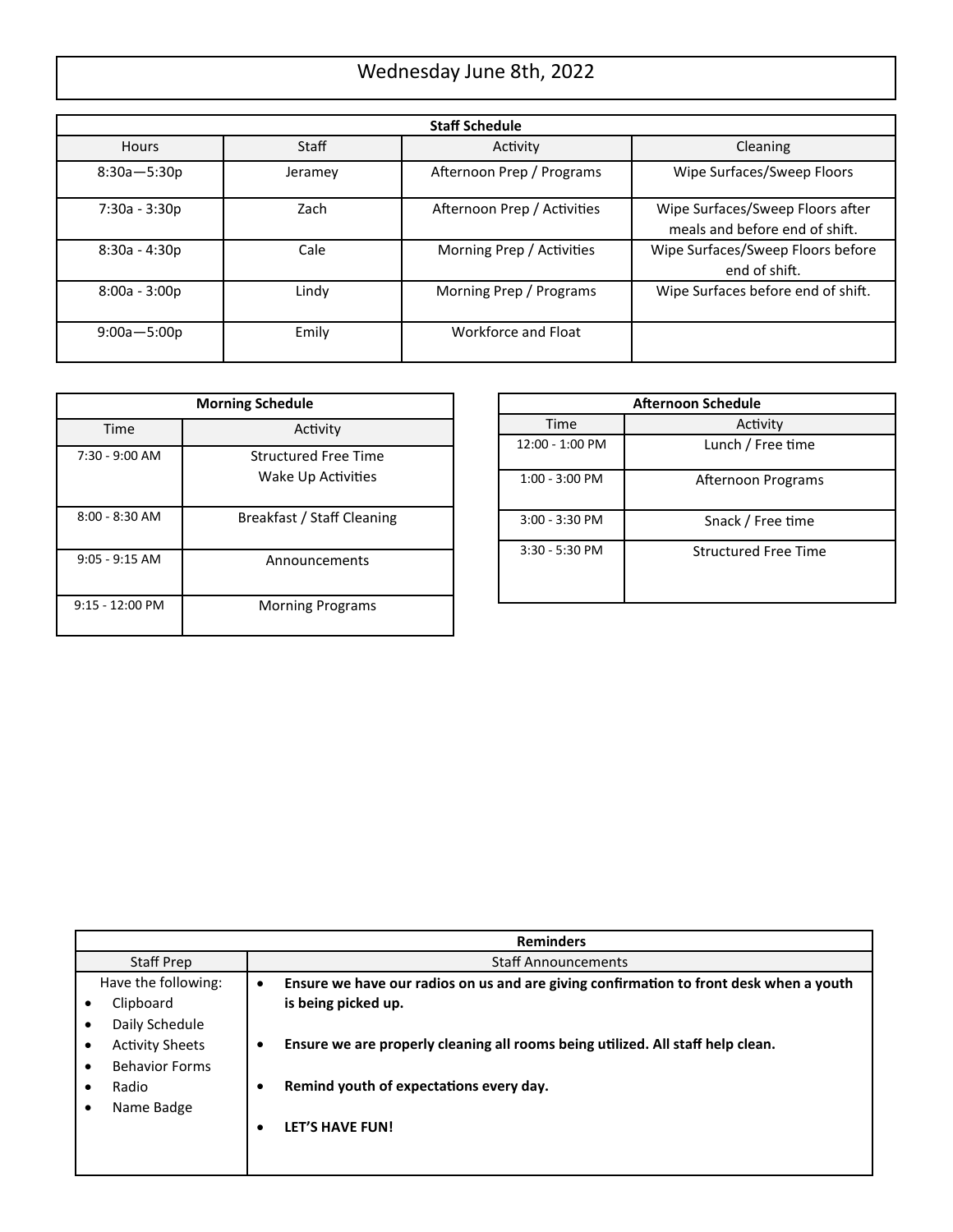# Thursday June 9th, 2022

| <b>Staff Schedule</b>                          |               |                             |                           |                |                     |                                                                    |
|------------------------------------------------|---------------|-----------------------------|---------------------------|----------------|---------------------|--------------------------------------------------------------------|
| <b>Hours</b>                                   |               | Staff                       | Activity                  |                |                     | Cleaning                                                           |
| $10:00a - 5:30p$                               |               | Jeramey                     | Afternoon Prep / Programs |                |                     | Wipe Surfaces/Sweep Floor                                          |
| 7:30a - 3:30p                                  |               | Zach                        | Afternoon Prep / Programs |                |                     | Wipe Surfaces/Sweep Floors after<br>meals and before end of shift. |
| $8:30a - 4:30p$                                |               | Cale                        | Morning Prep / Programs   |                |                     | Wipe Surfaces/Sweep Floors before<br>end of shift.                 |
| 7:30a - 3:30p                                  |               | Lindy                       | Morning Prep / Programs   |                |                     | Wipe Surfaces before end of shift.                                 |
| $9:00a - 5:00p$<br>Emily                       |               |                             |                           |                | Workforce and Float |                                                                    |
|                                                |               | <b>Morning Schedule</b>     |                           |                |                     | <b>Afternoon Schedule</b>                                          |
| Time                                           |               | Activity                    |                           |                | Time                | Activity                                                           |
| 7:30 - 9:00 AM                                 |               | <b>Structured Free Time</b> |                           |                | 12:00 - 1:00 PM     | Lunch / Free time                                                  |
|                                                |               | Wake Up Activities          |                           |                | $1:00 - 3:00$ PM    | Afternoon Programs                                                 |
| $8:00 - 8:30$ AM<br>Breakfast / Staff Cleaning |               |                             |                           | 3:00 - 3:30 PM | Snack / Free time   |                                                                    |
|                                                |               |                             |                           |                | 3:30 - 5:30 PM      | <b>Structured Free Time</b>                                        |
| $9:05 - 9:15$ AM                               | Announcements |                             |                           |                |                     |                                                                    |
| 9:15 - 12:00 PM<br><b>Morning Programs</b>     |               |                             |                           |                |                     |                                                                    |

|                                     | <b>Reminders</b>                                                                                    |
|-------------------------------------|-----------------------------------------------------------------------------------------------------|
| Staff Prep                          | <b>Staff Announcements</b>                                                                          |
| Have the following:                 | Ensure we have our radios on us and are giving confirmation to front desk when a youth<br>$\bullet$ |
| Clipboard<br>$\bullet$              | is being picked up.                                                                                 |
| Daily Schedule                      |                                                                                                     |
| <b>Activity Sheets</b><br>$\bullet$ | Ensure we are properly cleaning all rooms being utilized. All staff help clean.<br>٠                |
| <b>Behavior Forms</b><br>$\bullet$  |                                                                                                     |
| Radio<br>٠                          | Remind youth of expectations every day.                                                             |
| Name Badge<br>$\bullet$             |                                                                                                     |
|                                     | LET'S HAVE FUN!                                                                                     |
|                                     |                                                                                                     |
|                                     |                                                                                                     |